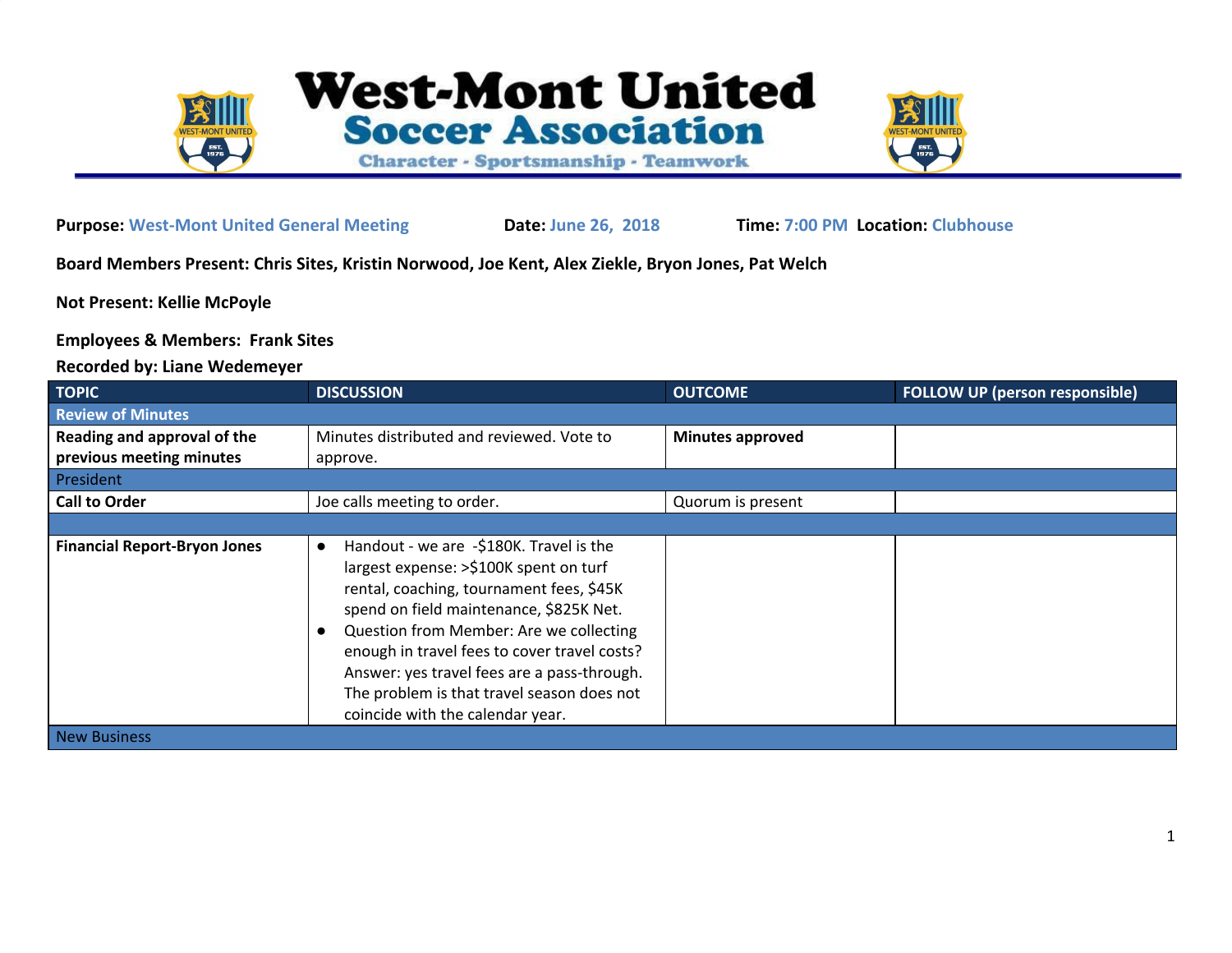| <b>Alex Zeilke</b> | Travel-                                                                                |                                  |                                   |
|--------------------|----------------------------------------------------------------------------------------|----------------------------------|-----------------------------------|
|                    | 600 Players.<br>$\bullet$                                                              |                                  |                                   |
|                    | Stack Sports is our new platform to<br>$\bullet$                                       |                                  |                                   |
|                    | collect payments.                                                                      |                                  |                                   |
|                    | 3 players selected to go to Adidas<br>$\bullet$                                        |                                  |                                   |
|                    | Academy.                                                                               |                                  |                                   |
|                    | This was our first week of summer camp.                                                |                                  |                                   |
|                    |                                                                                        |                                  |                                   |
|                    | Approx 60 players.                                                                     |                                  |                                   |
|                    | • West-Ham ID camp coming up in July                                                   |                                  |                                   |
|                    | Intramurals -                                                                          |                                  |                                   |
|                    | • Fall registration is open.                                                           |                                  |                                   |
|                    | <b>Upcoming Events -</b>                                                               |                                  |                                   |
|                    | BAH (August)<br>$\bullet$                                                              |                                  |                                   |
|                    | Raffles                                                                                |                                  |                                   |
|                    |                                                                                        |                                  |                                   |
|                    |                                                                                        |                                  |                                   |
|                    |                                                                                        |                                  |                                   |
|                    |                                                                                        |                                  |                                   |
|                    |                                                                                        |                                  |                                   |
|                    |                                                                                        |                                  |                                   |
|                    |                                                                                        |                                  |                                   |
|                    |                                                                                        |                                  |                                   |
|                    |                                                                                        |                                  |                                   |
|                    |                                                                                        |                                  |                                   |
|                    |                                                                                        |                                  |                                   |
|                    |                                                                                        |                                  |                                   |
|                    |                                                                                        |                                  |                                   |
|                    |                                                                                        |                                  |                                   |
| <b>Alex Zielke</b> | <b>Land Development Plan:</b><br>Land Development Plan - Cogeo's fees are<br>$\bullet$ | Contact A. Zielke if interested  | Names collected by G. Richardson. |
|                    | \$4k/mo. 8 grant apps in progress. Received                                            | in helping with the large raffle |                                   |
|                    | \$100K in grant money so far.                                                          | project or if interested in      |                                   |
|                    | Lost a few volunteers on the committee.<br>$\bullet$                                   | joining the capital campaign     |                                   |
|                    | Looking for volunteers to help with                                                    | fundraising committee.           |                                   |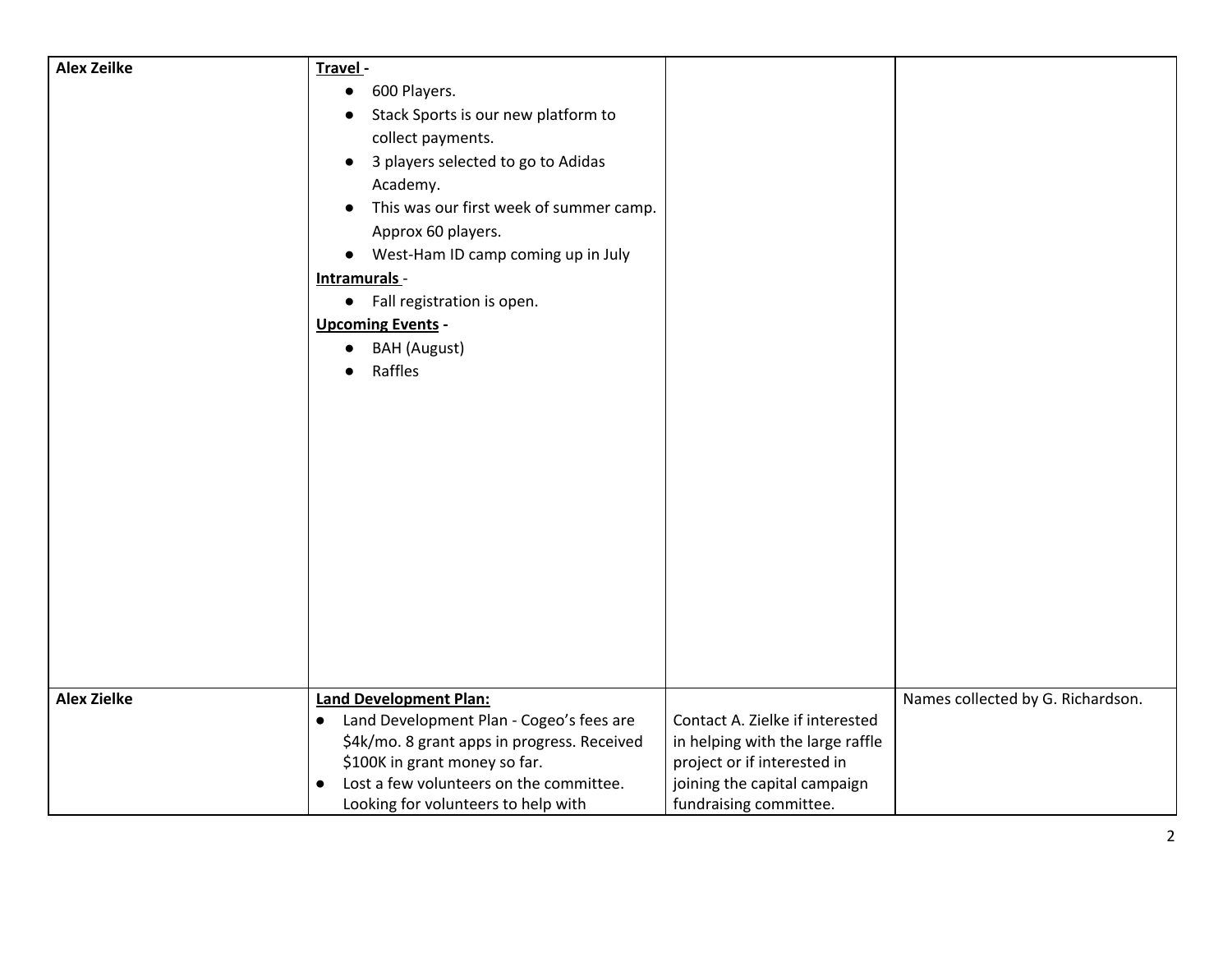|                                | fundraising efforts. Please consider helping.<br>Glenn R, Mike R, Rick E  |
|--------------------------------|---------------------------------------------------------------------------|
|                                | Trying to get more members to attend<br>offered to help. Hope B.          |
|                                | General Meetings so we can share our<br>offered in Jan.                   |
|                                |                                                                           |
|                                | progress. We are always looking to people to                              |
|                                | get involved.<br>Suggestion: Put GM on                                    |
|                                | calendar ahead of time so                                                 |
|                                | members know about them to                                                |
|                                | get better attendance.                                                    |
| <b>Marketing - Chris Sites</b> | Successful Wawa sales for Spring IM. Travel<br>$\bullet$                  |
|                                | teams will be selling Wawa vouchers in Aug.                               |
|                                | Winners (indiv) - 3 private lessons with one                              |
|                                | of professional coaches, (team) ice cream                                 |
|                                | party at DQ.                                                              |
|                                | Union Night was a great success. Sold 100                                 |
|                                | tickets. Some U9 players were included to                                 |
|                                | walk out with the team.                                                   |
|                                | Spirit Wear will be sold during BAH.                                      |
|                                | Liane is working on Sponsorships - if you<br>$\bullet$                    |
|                                |                                                                           |
|                                | have connections, please pass them her                                    |
|                                | way.                                                                      |
| <b>Facilities - Pat Welch</b>  | Windview seeded in Spring. Fields are<br>$\bullet$                        |
|                                | holding up well.                                                          |
|                                | Field helper, Vincenzo, is doing a great job.<br>$\bullet$                |
|                                | Looking to keep him through the summer to                                 |
|                                | help prep fields for BAH, parking lot, etc.                               |
|                                | HS league and Adult league are gearing up.                                |
|                                | Irrigation system is broken - looking to<br>$\bullet$                     |
|                                | improve/update the system in the future.                                  |
|                                | Question from member: Can we install a net<br>We will look into finding a |
|                                | along field 10 to stop balls from going into<br>solution.                 |
|                                | brush?                                                                    |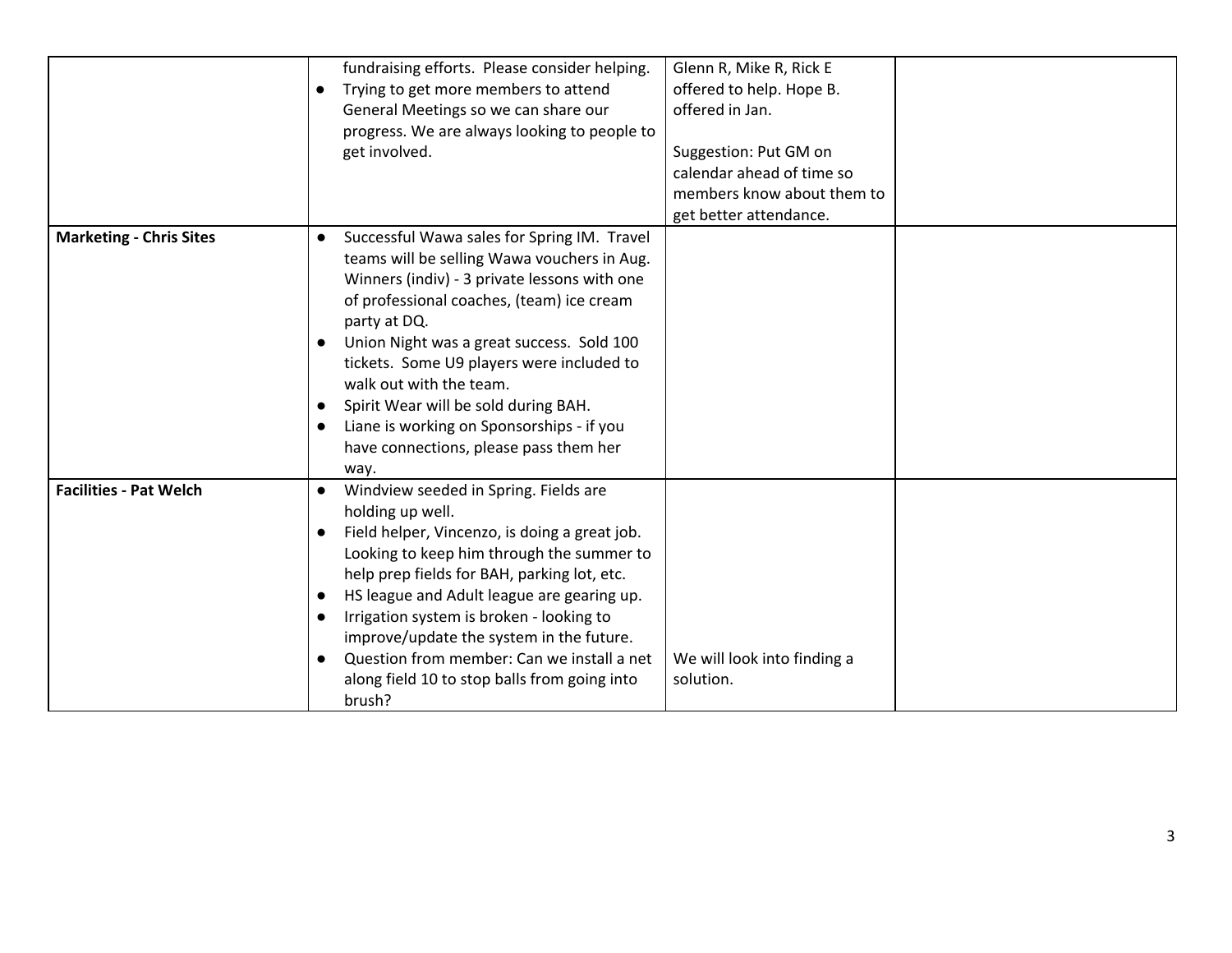| <b>Campout Update - Glenn</b><br><b>Richardson</b> | The campout was a huge success. It took a<br>lot of coordinating from many people. A lot<br>of positive feedback and people asking if we<br>are going to have it again next year.<br>Staff really stepped up and helped make it a<br>$\bullet$<br>great success.                                                                                                                                                                                                                                                                                                                                                                                                                                                                                                                                                                                                                                                                                                                                                                                                                                                                                                                                                                                                 |                                                                                                                                                                                                                                                                                                                                                                                                                                                                                                                                                                                                                                                                                 |                                                                                                                                                                |
|----------------------------------------------------|------------------------------------------------------------------------------------------------------------------------------------------------------------------------------------------------------------------------------------------------------------------------------------------------------------------------------------------------------------------------------------------------------------------------------------------------------------------------------------------------------------------------------------------------------------------------------------------------------------------------------------------------------------------------------------------------------------------------------------------------------------------------------------------------------------------------------------------------------------------------------------------------------------------------------------------------------------------------------------------------------------------------------------------------------------------------------------------------------------------------------------------------------------------------------------------------------------------------------------------------------------------|---------------------------------------------------------------------------------------------------------------------------------------------------------------------------------------------------------------------------------------------------------------------------------------------------------------------------------------------------------------------------------------------------------------------------------------------------------------------------------------------------------------------------------------------------------------------------------------------------------------------------------------------------------------------------------|----------------------------------------------------------------------------------------------------------------------------------------------------------------|
| <b>Comments from the floor</b>                     | G. Richardson voiced a concern about the<br>$\bullet$<br>rumors and low morale within the club<br>regarding the conflicts between Board<br>members and Staff. He stated, "The coaches<br>here are always working to make this Club<br>better. Ian has been leading this club in the<br>right direction and working very hard to<br>make WM a premier soccer club."<br>Upsetting to hear the rumors about staff. It's<br>disheartening to see the breakdown<br>between the board members and staff.<br>"Please bridge the gap and move forward."<br>In response to the comments from the<br>members, Joe Kent reinforced the mission<br>and vision of the club and keeping it as the<br>club's focus. He also discussed the<br>importance of building the turf fields to<br>reduce turf rental expenses.<br>Members voiced that the communication to<br>$\bullet$<br>what is happening at the club needs to come<br>from additional methods-email or attending<br>a general meeting is not getting the<br>messages out adequately. Suggestion from<br>the floor was to hold mini parent meetings<br>before or after practice with a board<br>member/staff member. A. Zielke stated that<br>the time commitment would be a challenge<br>but he would look into it. | Other members voiced similar<br>concerns.<br>They would drive their<br>$\bullet$<br>kids long distances to<br>come to a club like<br>this. WM is<br>considered one of the<br>premier clubs. Ian has<br>built it into the club it<br>is with his coaching<br>staff.<br>The downward trend<br>in player numbers is<br>across the board with<br>other clubs as well<br>(not just WM). Kids<br>are playing other<br>sports and the<br>number of kids in<br>certain age groups are<br>on the decline. There<br>is the same decline in<br>classroom sizes.<br>The mission and vision<br>are great, but it is the<br>quality of the club<br>that brings players<br>here and keeps them | A.Zielke to develop a schedule for<br>BOD to attend practices to meet with<br>parents to have have a richer<br>bi-directional dialogue with the<br>membership. |